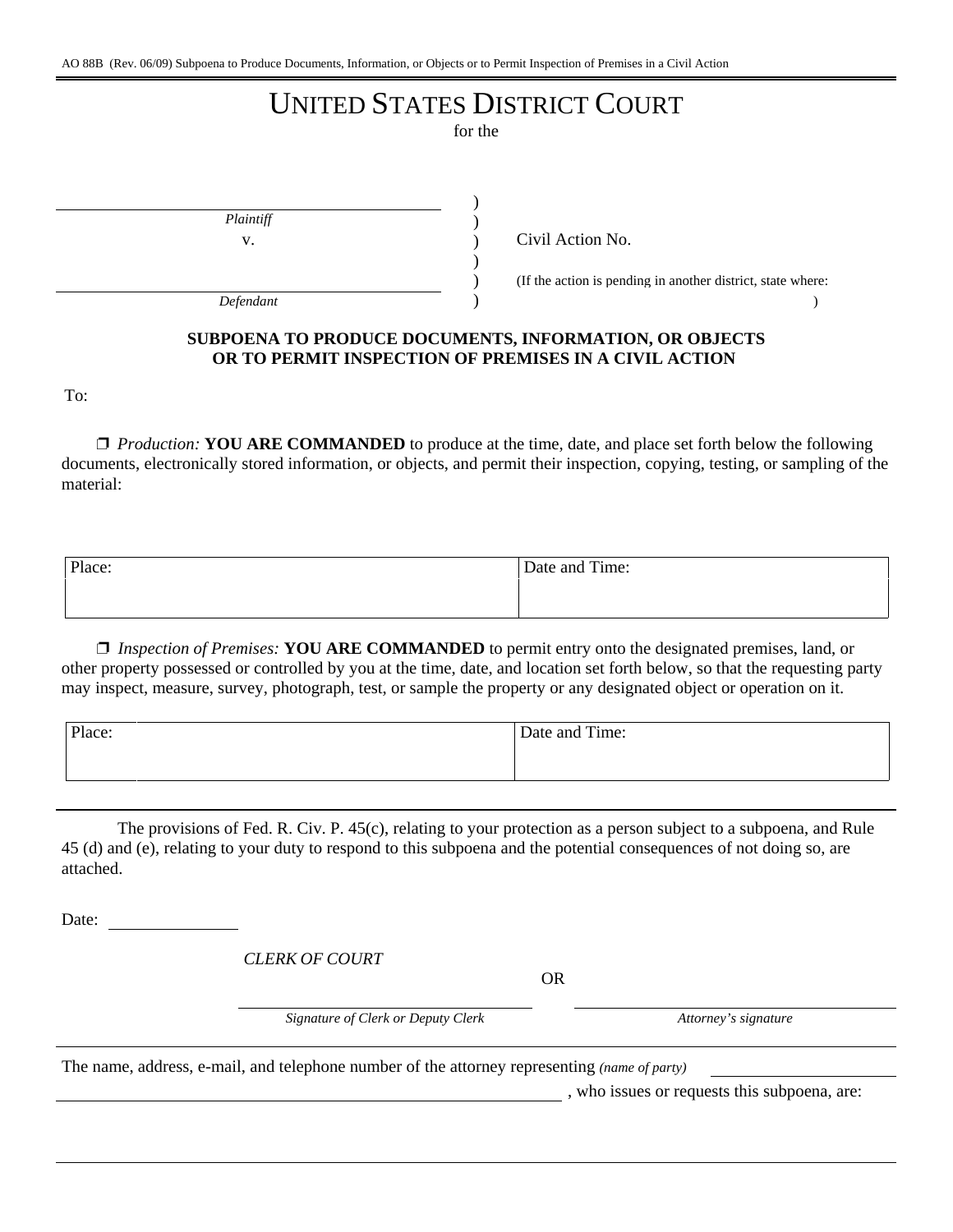AO 88B (Rev. 06/09) Subpoena to Produce Documents, Information, or Objects or to Permit Inspection of Premises in a Civil Action (Page 2)

Civil Action No.

# **PROOF OF SERVICE**

# *(This section should not be filed with the court unless required by Fed. R. Civ. P. 45.)*

|                | This subpoena for (name of individual and title, if any)                                                                                                                                                                |                                 |      |
|----------------|-------------------------------------------------------------------------------------------------------------------------------------------------------------------------------------------------------------------------|---------------------------------|------|
|                | was received by me on $(date)$ $\qquad \qquad$ .                                                                                                                                                                        |                                 |      |
|                | $\Box$ I served the subpoena by delivering a copy to the named person as follows:                                                                                                                                       |                                 |      |
|                |                                                                                                                                                                                                                         | on $(data)$                     | ; or |
|                | $\Box$ I returned the subpoena unexecuted because:                                                                                                                                                                      |                                 |      |
|                | Unless the subpoena was issued on behalf of the United States, or one of its officers or agents, I have also<br>tendered to the witness fees for one day's attendance, and the mileage allowed by law, in the amount of |                                 |      |
| \$             |                                                                                                                                                                                                                         |                                 |      |
| My fees are \$ | for travel and \$                                                                                                                                                                                                       | for services, for a total of \$ |      |
|                | I declare under penalty of perjury that this information is true.                                                                                                                                                       |                                 |      |
| Date:          |                                                                                                                                                                                                                         |                                 |      |
|                |                                                                                                                                                                                                                         | Server's signature              |      |
|                |                                                                                                                                                                                                                         | Printed name and title          |      |
|                |                                                                                                                                                                                                                         |                                 |      |
|                |                                                                                                                                                                                                                         | Server's address                |      |

Additional information regarding attempted service, etc: